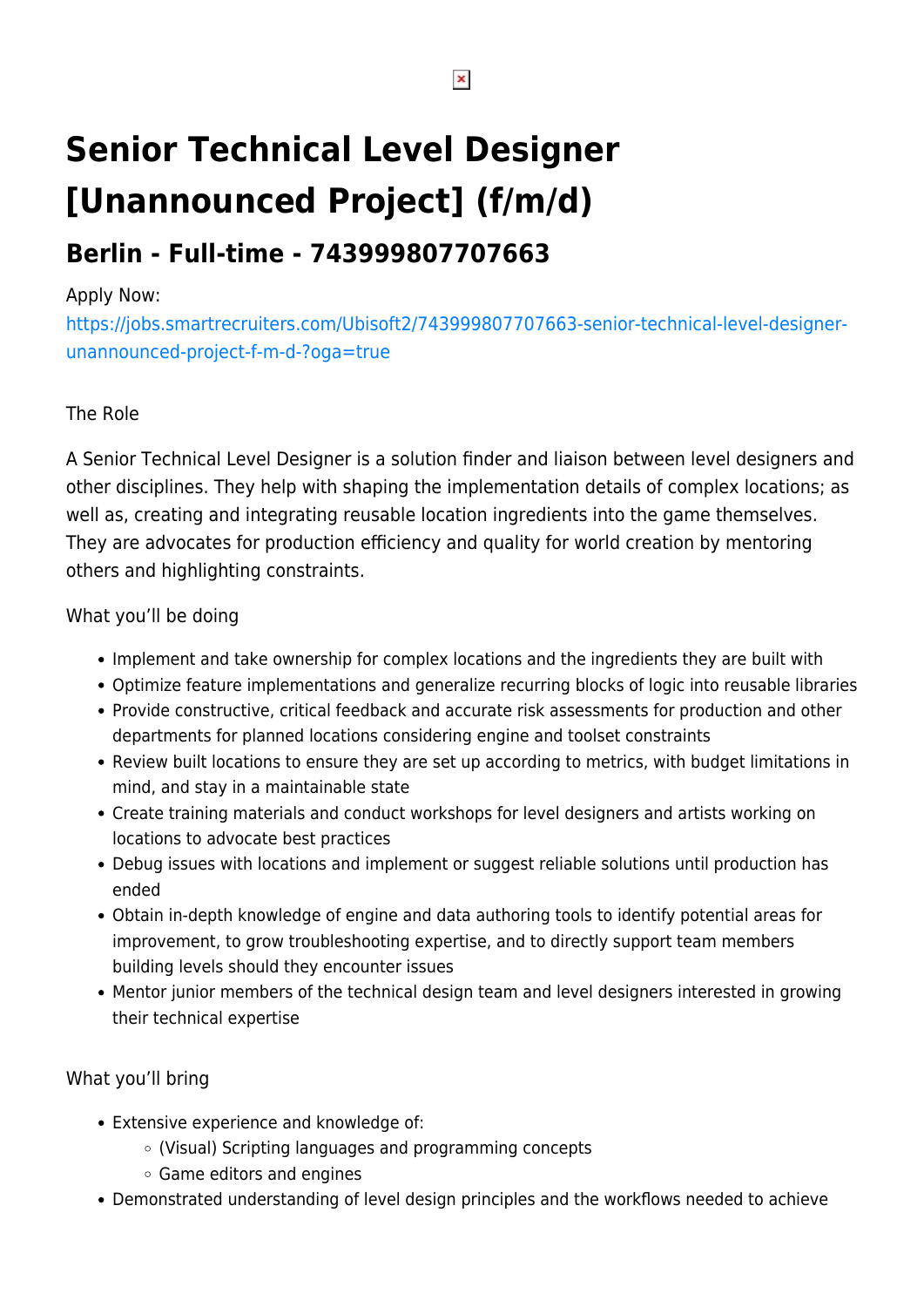them

- Ability to work with complex logic and data structures that are reusable and modular
- Strong organizational skills
- Ability to write clear and concise technical documentation for technical and non-technical audiences
- Being creative (original and resourceful in finding solutions)
- Great communication skills and desire to build strong ties with both technical and design departments on the project
- Being proactive and solution-oriented
- Ability to communicate constructively with positivity and respect for others
- Ability to give and receive feedback and drive the iterative process
- Good English verbal skills, both orally and in writing

#### Relevant Experience

 $\bullet$  Ideally  $\sim$ 5 years of technical level design experience with at least 1 shipped title and exposure to a full project life cycle or equivalent experiences

We want to build a studio in which everyone feels at home. We believe people do their best work when you give them ownership and trust. In return, we expect our teams to practice self-responsibility – continuing to develop their skills and with a growth mindset. We know how critical it is for our teams to feel comfortable and with that in mind, we provide a variety of benefits which we hope helps you settle into your life in Berlin:

Your benefits:

- Relocation Support: We offer financial support in form of a cash allowance and assistance with accommodation search and settle-in support via our relocation partner, for international candidates we offer visa assistance.
- 26 days paid vacation per year. Additionally, you will get approximately 10 bank holidays in the Berlin region.
- Flexible Working Hours
- Opportunities for growth on your desired career path: workshops, guest speakers from the industry, online Ubisoft learning platform, coaches, experts and in-house library.
- Up to 350€ childcare support per child per month. In addition, we also offer 5 'care for ill children days' per child per year.
- Discounted Games. We regularly order Ubisoft Games for super cheap prices for our employees.
- Gym Subsidy. We contribute 50% (up to a maximum amount of 25€) towards the monthly cost of a gym membership of your choice.
- Monthly Mobility Budget. 80€ per month that can be used on bicycle lease, parking spot rental or public transportation ticket.
- English and German classes for free. Main language in the studio is English.

If you are passionate about video games and would like to work with like-minded professionals with an international team, please apply via our career portal.